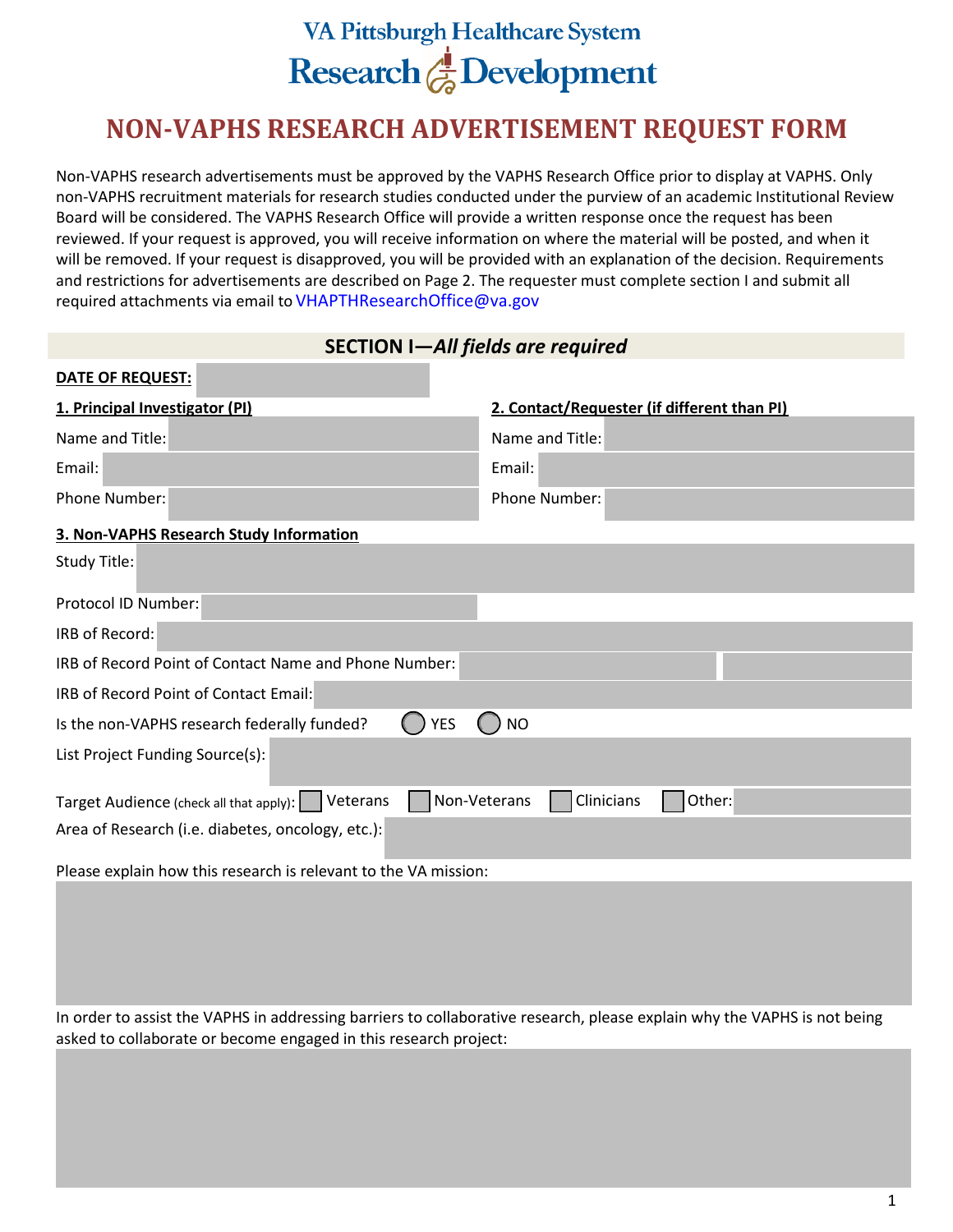#### **The following provisions apply to all non-VAPHS research recruitment advertisements**

#### **Required Formatting:**

1. The advertisement must prominently display the following Non-VAPHS Research Disclaimer centered at the page bottom, and written in a font that is at least 12pt in size, or is the same size or larger than the text of the advertisement:

> "This is being provided for informational purposes only. This is not VA research. It will not be conducted by VA or at VA Pittsburgh Healthcare System (VAPHS). It has not been reviewed by the VAPHS Institutional Review Board (IRB) or other VAPHS Research & Development sub-committees, and is not endorsed by VA. VA and/or VAPHS are not responsible for any costs incurred by a Veteran if the Veteran enters the study as a research subject. Please direct questions or comments about this research to the contact listed in this advertisement; please do not contact VA or VAPHS regarding this research."

- 2. The advertisement must contain a blank space, with at least a 2-inch width and 1-inch height, for the VAPHS Research Office to notate the expiration date of approval for display.
- 3. The advertisement must be single sided.

#### **Required Content to be included on the Advertisement:**

- 1. The name and address of the clinical investigator and/or research facility.
- 2. The condition under study and/or the purpose of the research.
- 3. In summary form, the criteria that will be used to determine eligibility for the study.
- 4. The time or other commitment required of the subjects.
- 5. The location of the research and the person or office to contact for further information.
- 6. A clear statement that this is research and not treatment.
- 7. A brief list of participation benefits, if appropriate.
- 8. A number that may be called to verify the validity of the research, such as the IRB of record.
- 9. Advertisements may state that subjects will be paid for participation (i.e., for lost time, travel expense) and the amount to be paid, but this information should not be emphasized (i.e., by such means as large or bold type). If including participant payment language, then information must also be provided about the subjects' time, travel or other study requirements, e.g., duration and type of activities of visits or calls, number and frequency of visits or calls, overall time duration of participation.

#### **Prohibited Content:**

- 1. Exculpatory or coercive language through which the subject is made to waive, or appear to waive, any of the subject's legal rights. Nor can such language appear to release the investigator, the sponsor, etc. from liability for negligence.
- 2. A promise of a cure, good outcome, or more benefits than listed in the study documents.
- 3. A promise of free medical treatment.
- 4. Focus on the financial compensation by bolding or increasing the font or be placed in a prominent location.
- 5. No claims can be made for FDA test articles that imply safety and effectiveness or equality/superiority to other products on the market.
- 6. Tear off tabs with telephone numbers or other information.

#### **Required Attachments:**

- 1. Copy of abstract
- 2. Written determination/approval from an academic Institutional Review Board
- 3. Copy of the proposed recruitment materials

### **Submit this form and the required attachments to VHAPTHResearchOffice@va.gov**